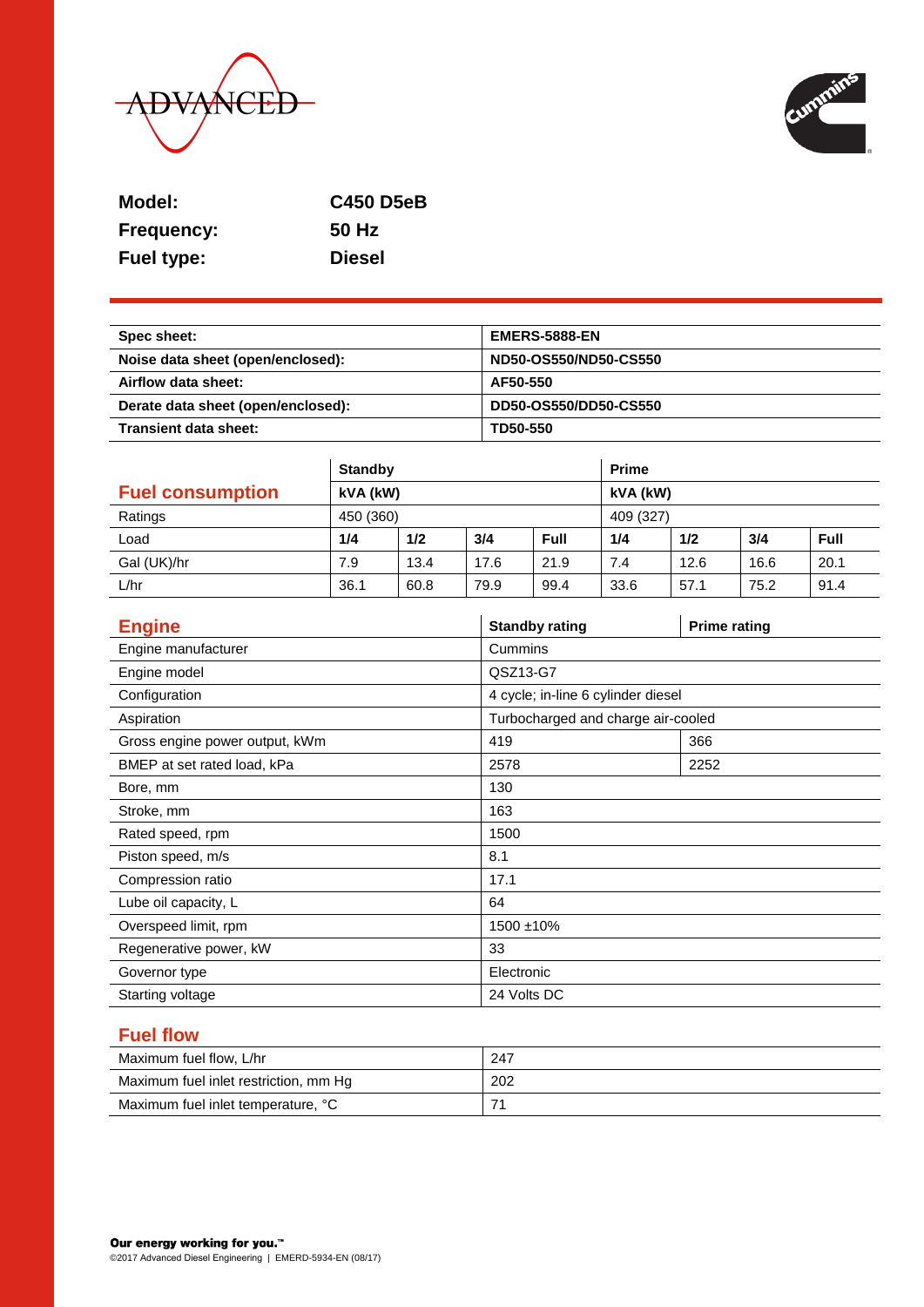|                                      | <b>Standby rating</b> | <b>Prime rating</b> |
|--------------------------------------|-----------------------|---------------------|
| Combustion air, m <sup>3</sup> /min  | 29.9                  | 28.6                |
| Maximum air cleaner restriction, kPa | $3.2 - 6.2$           |                     |

**Exhaust**

| Exhaust gas flow at set rated load, m <sup>3</sup> /min | 34.0 | 31.9 |
|---------------------------------------------------------|------|------|
| Exhaust gas temperature, °C                             | 513  | 491  |
| Maximum exhaust back pressure, kPa                      | 13   |      |

# **Standard set-mounted radiator cooling**

| Ambient design, °C                                             | 50    |       |
|----------------------------------------------------------------|-------|-------|
| Fan load, kWm                                                  | 18.5  |       |
| Coolant capacity (with radiator), L                            | 62    |       |
| Cooling system air flow, $m^3$ /sec @ 12.7 mm H <sub>2</sub> O | 8.1   |       |
| Total heat rejection, Btu/min                                  | 16700 | 13700 |
| Maximum cooling air flow static restriction mm $H_2O$          | 25.4  |       |

| <b>Weights*</b>     | Open | <b>Enclosed</b> |
|---------------------|------|-----------------|
| Unit dry weight kgs | 3988 | 5177            |
| Unit wet weight kgs | 4053 | 5281            |

\* Weights represent a set with standard features. See outline drawing for weights of other configurations.

| <b>Dimensions</b>                   | Length | Width | Height |
|-------------------------------------|--------|-------|--------|
| Standard open set dimensions mm     | 3686   | 1160  | 2266   |
| Enclosed set standard dimensions mm | 5093   | 1564  | 2446   |

# **Genset outline**

#### Open set





#### Enclosed set



Outlines are for illustrative purposes only. Please refer to the genset outline drawing for an exact representation of this model.